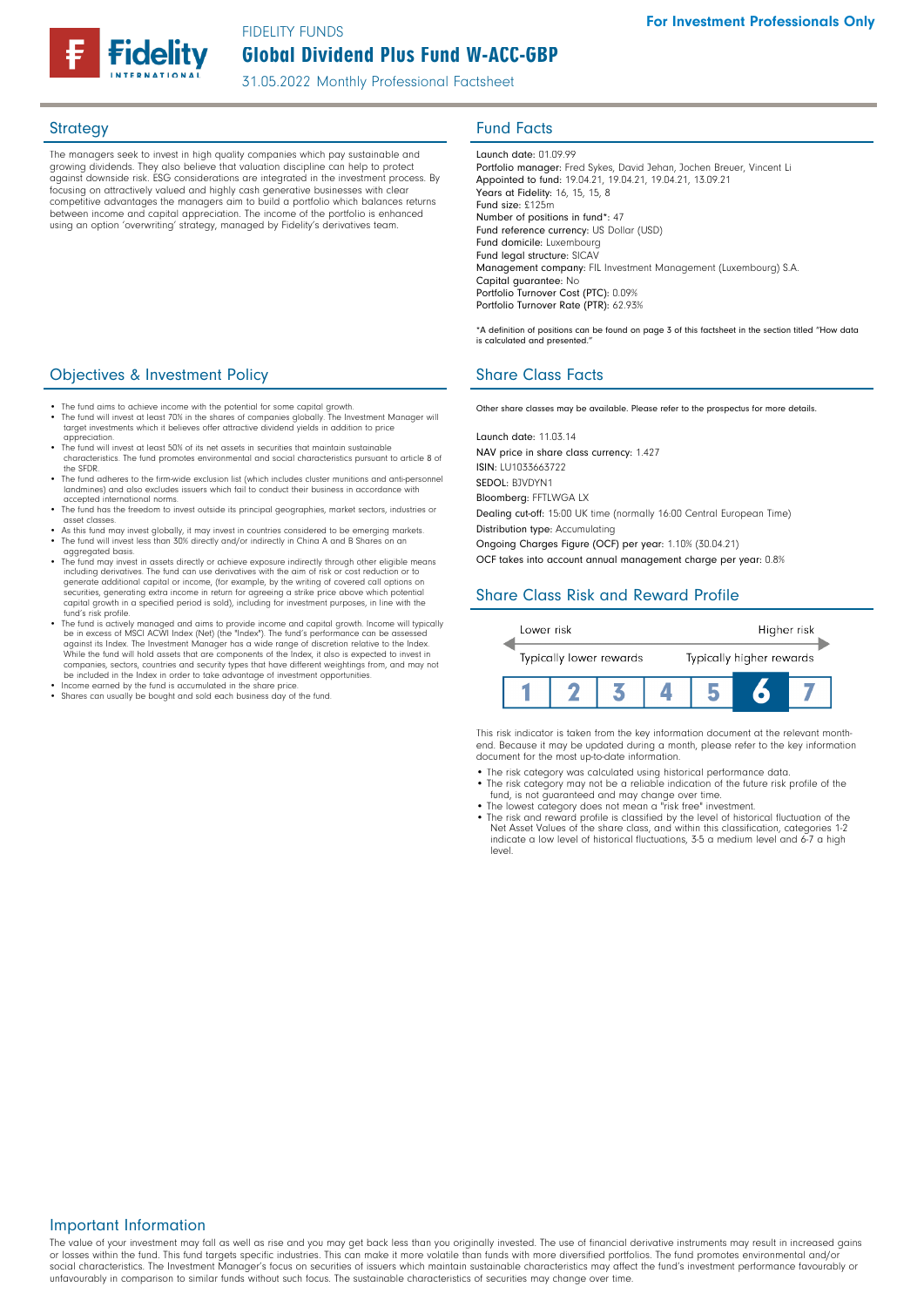FIDELITY FUNDS

Global Dividend Plus Fund W-ACC-GBP

31.05.2022 Monthly Professional Factsheet

Past performance is not a reliable indicator of future results. The fund's returns can be affected by fluctuations in currency exchange rates.

## Performance Comparator(s)

Peer Group Universe Market index from 19.04.21 MSCI ACWI Index (Net) Morningstar EAA Fund Sector Equity Infrastructure

Market index is for comparative purposes only unless specifically referenced in the Objectives & Investment Policy on page 1. The same index is used in the positioning tables on this factsheet. Where the effective date for the current market index is after the share class launch date, full history is available from Fidelity.

Cumulative performance in GBP (rebased to 100) Performance for 12 month periods in GBP (%)



Performance is shown for the last five years (or since launch for funds launched within that period).



### Performance for calendar years in GBP (%)



## Volatility & Risk (3 years)

| Annualised Volatility: fund (%) | 15.65 | <b>Annualised Alpha</b>       | $-2.35$ |
|---------------------------------|-------|-------------------------------|---------|
| <b>Relative Volatility</b>      | 1.28  | Beta                          | 1.08    |
| Sharpe Ratio: fund              | 0.03  | Annualised Tracking Error (%) | 8.59    |
|                                 |       | Information Ratio             | $-0.31$ |
|                                 |       | $R^2$                         | 0.70    |

Calculated using month-end data points. Definitions of these terms can be found in the Glossary section of this factsheet.

## Performance to 31.05.22 in GBP (%)

|                                    |                |        |            |     |      |      | Since       |
|------------------------------------|----------------|--------|------------|-----|------|------|-------------|
|                                    | 1 <sub>m</sub> | 3m     | <b>YTD</b> | 1yr | 3yr  | 5yr  | $11.03.14*$ |
| Fund cumulative growth             | $-0.2$         | 2.7    | $-1.1$     | 6.3 | 2.4  | 3.0  | 42.7        |
| Index cumulative growth            | $-0.6$         | $-0.1$ | $-6.4$     | 5.0 | 10.6 | 14.8 | 62.0        |
| Fund annualised growth             | $\sim$         | $\sim$ | $\sim$     | 6.3 | 0.8  | 0.6  | 4.4         |
| Index annualised growth            | $\sim$         | $\sim$ | $\sim$     | 5.0 | 3.4  | 2.8  | 6.0         |
| Ranking within Peer Group Universe |                |        |            |     |      |      |             |
| Y-Euro                             | 73             | 81     | 60         | 76  | 86   | 69   |             |
| Total number of funds              | 109            | 108    | 106        | 100 | 87   | 70   |             |
| Quartile ranking**                 | 3              | 3      | 3          | 4   | 4    | 4    |             |

The performance figures above include performance prior to the repurpose of the fund on 19 April 2021 from the legacy Fidelity Funds - Global Infrastructure Fund. Before this date the performance was achieved in circumstances that no longer apply. Source of fund performance and volatility and risk measures is Fidelity. Performance is excluding initial charge<br>Basis: nav-nav with income reinvested, in

\*Performance commencement date.<br>\*\*Quartile rank is for the fund's primary share class as identified by Morningstar, which may be different than the share class detailed in this factsheet and refers to performance over<br>time included in the Peer Group Universe. In line with Investment Association methodology, this record may include a track record extension from a legacy share class and the record may not be the same class of this factsheet. Quartile ranking is an internal Fidelity International calculation. Ranking may vary by share class.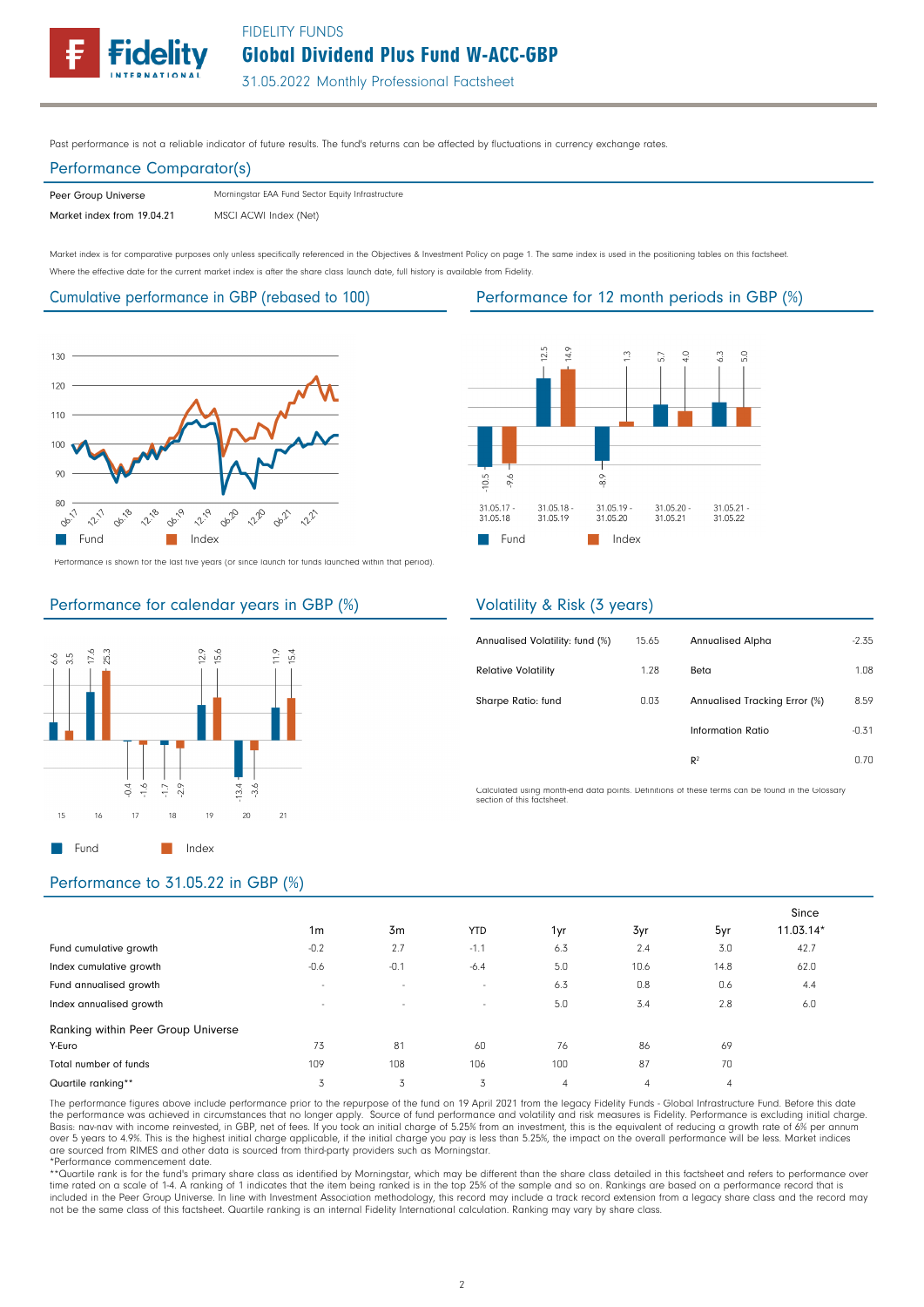

This factsheet contains information about the composition of the fund at a particular point in time. It aims to help you understand how the fund manager is positioned to achieve the fund's objectives.

The Equity Exposure table below provides an overall view of the fund. This represents - in percentage terms - how much of the fund is invested in the market. The higher the figure, the more the fund will take part in any market rises (or falls).

The definitions section provides a more comprehensive explanation of the individual elements in the table.

The exposure and positioning tables on page 4 break the fund down into a number of different views, each providing a different perspective on the fund's investments.

#### Introduction **Introduction How data is calculated and presented**

Portfolio composition data has been calculated and presented according to several general principles, which are listed below.

- **Aggregation**: all investments, including derivatives, linked to a particular issuing company have been combined to form a total percentage holding for each company. The aggregate holding is referred to in this factsheet as a position. Positions are shown before and after call overwriting. Where a company is listed in two separate countries, each listing may be classified as a separate issuing company. Exchange Traded Funds (ETFs) and derivatives on ETFs are treated as individual securities – ie not aggregated.

- Categorisation: for investments that have underlying securities we use the attributes of the underlying issuing company or common share to determine the appropriate sector, market capitalisation band and geographic area.

- **Derivatives**: all derivatives are presented on an exposure basis and, where necessary, derivatives are delta-adjusted. Delta-adjusting expresses derivatives in terms of the equivalent number of shares that would be needed to generate the same return.

- "Basket" securities: securities that represent a number of company shares – like index futures or options – are allocated to categories (such as sector) whenever possible. Otherwise they are included in the "Other Index / Unclassified" category.

## Equity Exposure (% TNA)

|                                            | Exposure<br>$(%$ TNA) | Number of single<br>stocks overwritten |
|--------------------------------------------|-----------------------|----------------------------------------|
| Equity (before call overwriting)           | 93.8                  |                                        |
| Call overwriting                           | $-8.4$                | 42                                     |
| Equity (after call overwriting)            | 85.4                  |                                        |
| Other                                      | 0.0                   |                                        |
| Cash & cash exposure from call overwriting | 14.6                  |                                        |
|                                            | 100.0                 |                                        |

#### Definition of terms:

Other: the value of any non-equity investments (excluding cash funds) expressed as a percentage of fund TNA.

Call overwriting: this is a strategy used to commit to sell shares a fund already owns at a set price, in return for a payment. The payment is retained whether the shares are ultimately sold or not and therefore generates additional return for the fund (although it sets a limit on gains). The table shows the number of underlying single stocks overwritten as well as the total of all call overwriting exposure.

Cash & cash exposure from call overwriting: this is 100% minus the fund's Equity exposure and minus Other.

% TNA: Data is presented as a percentage of TNA, which stands for Total Net Assets (the value of all the fund's assets after the deduction of any liabilities).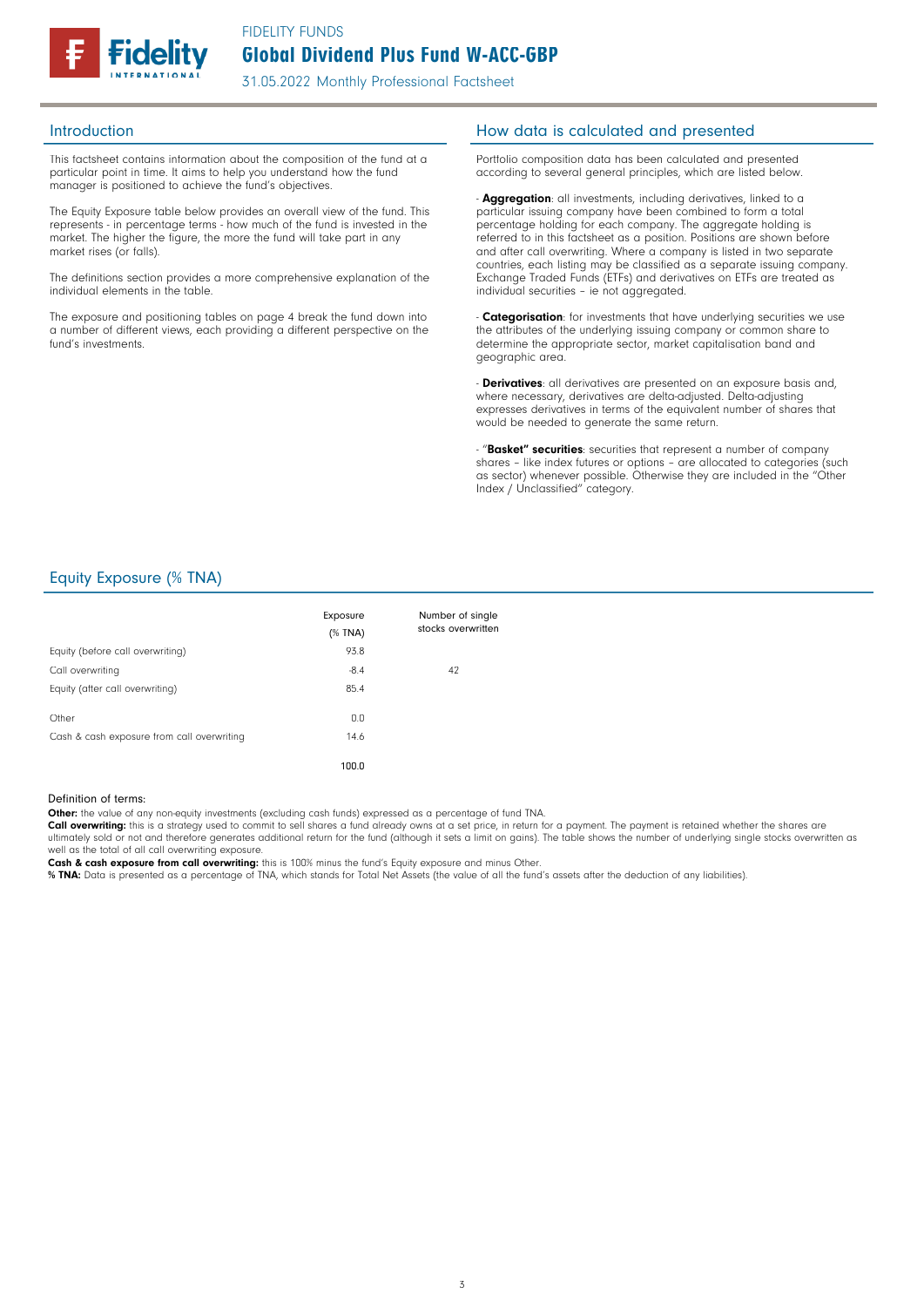## FIDELITY FUNDS

# Global Dividend Plus Fund W-ACC-GBP

31.05.2022 Monthly Professional Factsheet

## Sector/Industry Exposure (% TNA) (ranked before overwriting) Market Capitalisation Exposure (% TNA)

| <b>GICS Sector</b>            | Fund before<br>overwriting |       | Index Fund after overwriting |
|-------------------------------|----------------------------|-------|------------------------------|
| Financials                    | 23.9                       | 14.8  | 21.9                         |
| Health Care                   | 15.3                       | 12.3  | 13.2                         |
| <b>Consumer Staples</b>       | 11.7                       | 7.3   | 10.4                         |
| Industrials                   | 11.2                       | 9.4   | 10.9                         |
| Information Technology        | 11.1                       | 21.3  | 10.5                         |
| Utilities                     | 6.2                        | 3.1   | 5.4                          |
| Communication Services        | 5.7                        | 7.8   | 5.5                          |
| <b>Materials</b>              | 3.3                        | 5.1   | 3.0                          |
| <b>Consumer Discretionary</b> | 3.0                        | 11.0  | 2.4                          |
| Real Estate                   | 2.3                        | 2.8   | 2.3                          |
| Energy                        | 0.0                        | 5.2   | 0.0                          |
| <b>Total Sector Exposure</b>  | 93.8                       | 100.0 | 85.4                         |
| Other Index / Unclassified    | 0.0                        | 0.0   | 0.0                          |
| <b>Total Equity Exposure</b>  | 93.8                       | 100.0 | 85.4                         |

#### Geographic Exposure (% TNA) (ranked before overwriting)

|                                  | Fund before<br>overwriting | Index | Fund after overwriting |
|----------------------------------|----------------------------|-------|------------------------|
| <b>USA</b>                       | 23.0                       | 60.6  | 20.8                   |
| Germany                          | 9.9                        | 2.0   | 9.6                    |
| United Kingdom                   | 9.2                        | 3.9   | 8.4                    |
| Switzerland                      | 7.9                        | 2.5   | 7.2                    |
| France                           | 7.0                        | 2.8   | 6.3                    |
| Spain                            | 6.1                        | 0.6   | 5.2                    |
| Finland                          | 6.0                        | 0.2   | 5.3                    |
| Taiwan                           | 5.4                        | 1.8   | 4.8                    |
| Japan                            | 4.6                        | 5.5   | 3.8                    |
| Korea (South)                    | 2.6                        | 1.4   | 2.4                    |
| Others                           | 12.1                       | 18.5  | 11.6                   |
| <b>Total Geographic Exposure</b> | 93.8                       | 100.0 | 85.4                   |
| Other Index / Unclassified       | 0.0                        | 0.0   | 0.0                    |
| <b>Total Equity Exposure</b>     | 93.8                       | 100.0 | 85.4                   |

#### Top Positions (% TNA) (ranked before overwriting)

|                                 | <b>GICS Sector</b>      | Geographic Location | Fund before<br>overwriting |     | Index Fund after overwriting |
|---------------------------------|-------------------------|---------------------|----------------------------|-----|------------------------------|
| <b>SANOFI</b>                   | <b>Health Care</b>      | France              | 4.3                        | 0.2 |                              |
| ROCHE HOLDING AG                | <b>Health Care</b>      | Switzerland         | 3.3                        | 0.4 | 3.2                          |
| UNILEVER PLC                    | <b>Consumer Staples</b> | United Kingdom      | 3.3                        | 0.2 | 2.5                          |
| TAIWAN SEMICONDUCTOR MFG CO LTD | Information Technology  | Taiwan              | 3.2                        | 0.8 | 2.9                          |
| <b>IBERDROLA SA</b>             | <b>Utilities</b>        | Spain               | 3.0                        | 0.1 | 2.4                          |
| DEUTSCHE BOERSE AG              | Financials              | Germany             | 3.0                        | 0.1 | 2.7                          |
| PROCTER & GAMBLE CO             | <b>Consumer Staples</b> | USA                 | 2.9                        | 0.6 | 2.8                          |
| PROGRESSIVE CORP OHIO           | Financials              | <b>USA</b>          | 2.7                        | 0.1 | 1.9                          |
| BRISTOL-MYERS SQUIBB CO         | <b>Health Care</b>      | <b>USA</b>          | 2.7                        | 0.3 | 2.1                          |
| SAMSUNG ELECTRONICS CO LTD      | Information Technology  | Korea (South)       | 2.6                        | 0.5 | 2.4                          |
|                                 |                         |                     |                            |     |                              |

#### Top Overweight Positions (% TNA) (ranked before overwriting) Top Underweight Positions (% TNA) (ranked before overwriting)

|                             | Relative before<br>overwriting | und before<br>overwriting | Index | after overwriting |                  |
|-----------------------------|--------------------------------|---------------------------|-------|-------------------|------------------|
| <b>SANOFI</b>               | 4.1                            | 4.3                       | 0.2   | 3.7               | <b>APPLE INC</b> |
| UNILEVER PLC                | 3.1                            | 3.3                       | 0.2   | 2.5               | <b>MICROSO</b>   |
| DEUTSCHE BOERSE AG          | 2.9                            | 3.0                       | 0.1   | 2.7               | <b>ALPHARFT</b>  |
| ROCHE HOLDING AG            | 2.9                            | 3.3                       | 0.4   | 3.2               | AMAZON.          |
| <b>IBERDROLA SA</b>         | 2.9                            | 3.0                       | 0.1   | 7.4               | <b>TESLA INC</b> |
| PROGRESSIVE CORP OHIO       | 2.6                            | 2.7                       | 0.1   | 1.9               | <b>JOHNSON</b>   |
| 31 GROUP PLC                | 2.5                            | 2.5                       | 0.0   | 2.5               | <b>UNITEDHE</b>  |
| <b>TAIWAN SEMICONDUCTOR</b> | 7.4                            | 3.2                       | 0.8   | 2.9               | <b>NVIDIA CC</b> |
| BRISTOL-MYERS SQUIBB CO     | 7.4                            | 2.7                       | 0.3   | 2.1               | <b>MFTA PLA</b>  |
| <b>UPM KYMMENE CORP</b>     | 7.4                            | 7.4                       | 0.O   | 2.1               | <b>BERKSHIRE</b> |

### Positions Concentration (% TNA)

|        | Selected before<br>overwriting | Index | Selected after<br>overwriting |
|--------|--------------------------------|-------|-------------------------------|
| Top 10 | 30.9                           | 16.1  | 27.6                          |
| Top 20 | 53.9                           | 22.0  | 48.8                          |
| Top 50 | 93.8                           | 32.8  | 85.4                          |

#### Definition of terms:

Top Positions: those companies in which the largest percentages of the fund's total net assets are effectively invested. Positions in other funds - including ETFs (Exchange Traded Funds) - can appear in this table, but index derivatives form part of an "Other Index / Unclassified" category which will not appear.

**Top Overweight & Underweight** Positions: those positions which have the largest active weight relative to the index. Positions in other funds - including ETFs (Exchange Traded<br>Funds) - can appear in this table, but index

**Positions Concentration**: illustrates the weight of the top 10, 20 and 50 positions in the fund and the weight of the top 10, 20 and 50 positions in the index. It does not attempt to<br>show the coincidence of security owner

4

The sector/industry classification used (ie GICS, ICB, TOPIX or IPD) varies by fund. Full descriptions of GICS, ICB, TOPIX and IPD can be found in the glossary Figures may not always sum to totals due to rounding

| GBP                              | Fund before<br>overwriting |       | Index Fund after overwriting |
|----------------------------------|----------------------------|-------|------------------------------|
| $>10$ bn                         | 80.8                       | 90.3  | 73.0                         |
| 5-10 <sub>bn</sub>               | 11.6                       | 6.5   | 11.2                         |
| $1-5$ bn                         | 0.0                        | 2.7   | 0.0                          |
| $0-1$ bn                         | 0.0                        | 0.0   | 0.0                          |
| <b>Total Market Cap Exposure</b> | 92.4                       | 99.5  | 84.2                         |
| Index / Unclassified             | 1.4                        | 0.5   | 1.3                          |
| <b>Total Equity Exposure</b>     | 93.8                       | 100.0 | 85.4                         |

overwriting lnd Fund after overwriting

3.2 2.2 1.8 1.1 0.8 0.8 0.8 0.8 0.7

4.0 0.0

0.0 0.0 0.0 0.0 0.0  $0.0$ 0.0 0.0  $0.0$ 

iund before<br>overwriting

 $n<sub>0</sub>$ 0.0 0.0 0.0 0.0 0.0  $0.0$ 0.0 0.0  $0.0$ 

Relative before overwriting

> $-4.0$ -3.2 -2.2 -1.8 -1.1 -0.8 -0.8 -0.8 -0.8 -0.7

MICROSOFT CORP

JOHNSON & JOHNSON UNITEDHEALTH GROUP INC

ALPHABET INC AMAZON.COM INC TESLA INC

NVIDIA CORP META PLATFORMS INC BERKSHIRE HATHAWAY INC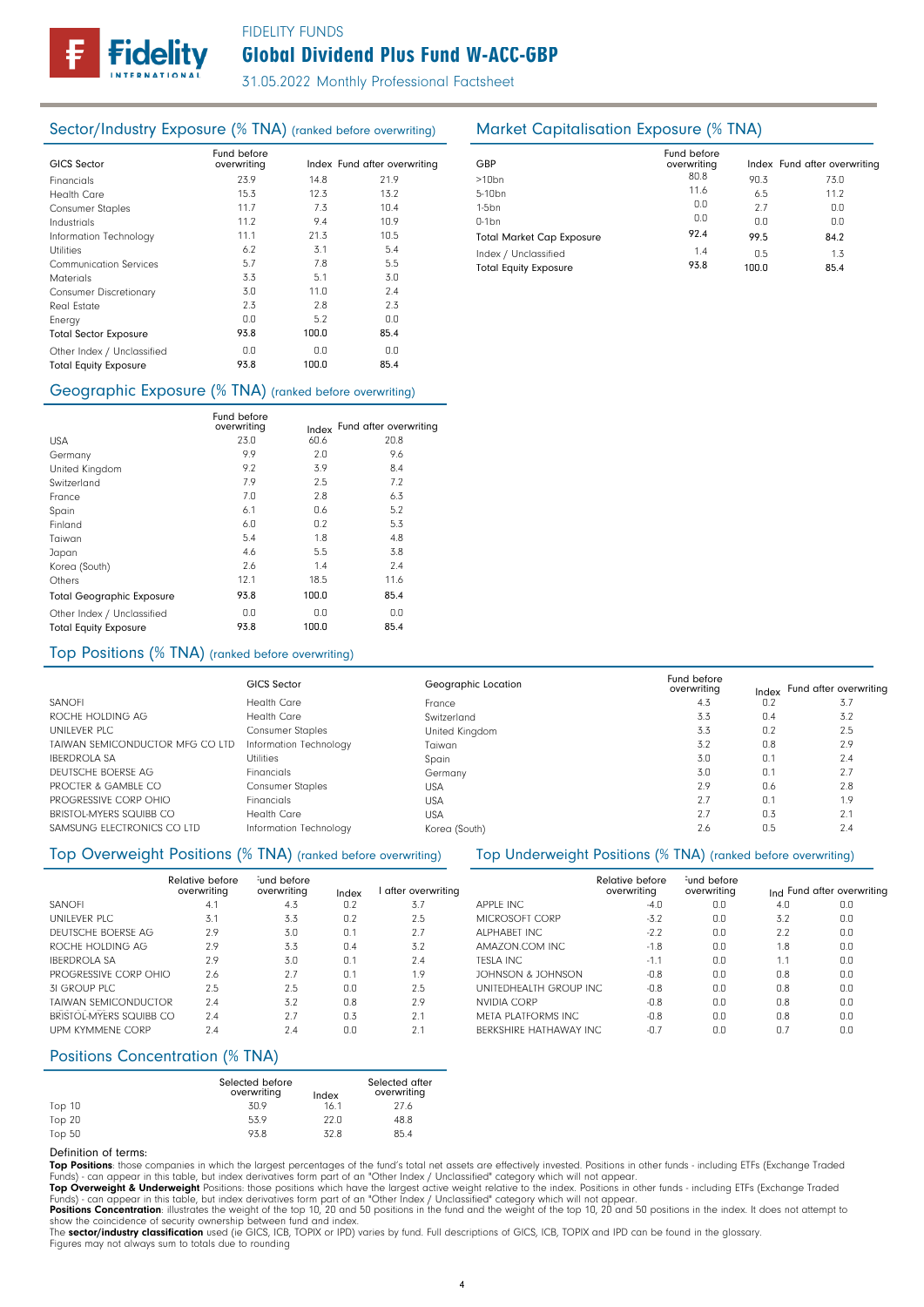

#### **Attribution**

Performance attribution is produced in the currency shown below. For funds with multiple share classes, the attribution return reflects the aggregate performance across all the share classes. It may therefore deviate from the published return for a particular share class. When using the analysis for hedged share classes, please consider that the attribution is shown before the impact of hedging.

The contributions shown in the tables are before the impact of charges. If charges are applied, their effect is captured in the "Other" category in the tables and will also be reflected in the fund return.

All investments, including derivatives, linked to a particular issuing company have been combined to form a total percentage for each issuing company.

The sector/industry and geographic contribution tables (where relevant) display a maximum of eleven individual entries. Where applicable, only top five and bottom five are listed, with the remaining contribution shown in the "Other Sectors" or "Others" category.

| Currency of attribution | US Dollar (USD) |
|-------------------------|-----------------|
| One month return (%)    | 0.34            |

#### Position Contribution (%) 2 month 2 month 2 month 2 month 2 month 2 month 2 month 2 month 2 month 2 month 2 month

| TOP 10 POSITIONS RANKED BY<br>ABSOLUTE PERFORMANCE<br><b>CONTRIBUTION</b> | Average<br>Fund Weight | Performance<br>Contribution | <b>BOTTOM 10 POSITIONS RANKED BY</b><br>ABSOLUTE PERFORMANCE<br><b>CONTRIBUTION</b> | Average<br>Fund Weight | Performance<br>Contribution |
|---------------------------------------------------------------------------|------------------------|-----------------------------|-------------------------------------------------------------------------------------|------------------------|-----------------------------|
| PROGRESSIVE CORP OHIO                                                     | 2.3                    | 0.24                        | ROCHE HOLDING AG                                                                    | 3.1                    | $-0.28$                     |
| <b>SANOFI</b>                                                             | 3.4                    | 0.18                        | PROCTER & GAMBLE CO                                                                 | 2.9                    | $-0.25$                     |
| AMGEN INC                                                                 | 1.9                    | 0.16                        | CISCO SYSTEMS INC.                                                                  | 2.2                    | $-0.21$                     |
| FURONEXT NV                                                               | 0.8                    | 0.15                        | HUBBELL INC                                                                         | 1.7                    | $-0.10$                     |
| <b>BRIDGESTONE CORP</b>                                                   | 1.6                    | 0.13                        | ADMIRAL GROUP PLC                                                                   | 1.3                    | $-0.10$                     |
| UNILFVER PLC.                                                             | 2.8                    | 0.12                        | ALLIANZ SF                                                                          | 2.5                    | $-0.10$                     |
| SIEMENS AG                                                                | 1.9                    | 0.11                        | SECOM CO LTD                                                                        | 0.4                    | $-0.08$                     |
| SANDVIK AB                                                                | 1.6                    | 0.10                        | 31 GROUP PLC                                                                        | 2.3                    | $-0.07$                     |
| <b>IBERDROLA SA</b>                                                       | 2.3                    | 0.08                        | RFLX PLC                                                                            | 2.1                    | $-0.07$                     |
| VERIZON COMMUNICATIONS INC.                                               | 1.0                    | 0.08                        | SMURFIT KAPPA GROUP PLC                                                             | 0.9                    | $-0.05$                     |

Positions in other funds - including ETFs (Exchange Traded Funds) - can appear in this table, but index derivatives form part of an "Index / Unclassified" category which will appear in the table(s) below when relevant.

### Sector/Industry Contribution (%) 1 month Geographic Contribution (%) 1 month

#### RANKED BY ABSOLUTE PERFORMANCE CONTRIBUTION **Example 20 ABSOLUTE PERFORMANCE CONTRIBUTION**

| GICS Sector                   | Average     | Performance<br>Contribution |                             | Average<br>Fund Weight | Performance<br>Contribution |
|-------------------------------|-------------|-----------------------------|-----------------------------|------------------------|-----------------------------|
|                               | Fund Weight |                             |                             |                        |                             |
| <b>Health Care</b>            | 13.5        | 0.16                        | France                      | 5.6                    | 0.31                        |
| Financials                    | 22.4        | 0.13                        | Spain                       | 5.2                    | 0.15                        |
| <b>Consumer Discretionary</b> | 2.6         | 0.12                        | Japan                       | 4.5                    | 0.11                        |
| <b>Utilities</b>              | 5.4         | 0.11                        | Sweden                      | 1.6                    | 0.10                        |
| <b>Communication Services</b> | 5.1         | 0.01                        | Taiwan                      | 5.0                    | 0.08                        |
| <b>Materials</b>              | 3.0         | 0.00                        | Denmark                     | 2.6                    | $-0.03$                     |
| Energy                        | 0.0         | 0.00                        | Greece                      | 2.1                    | $-0.05$                     |
| Real Estate                   | 2.3         | $-0.02$                     | Ireland                     | 0.9                    | $-0.05$                     |
| Industrials                   | 11.0        | $-0.05$                     | United Kingdom              | 9.0                    | $-0.09$                     |
| Information Technology        | 10.7        | $-0.06$                     | Switzerland                 | 6.9                    | $-0.21$                     |
| <b>Consumer Staples</b>       | 10.9        | $-0.07$                     | Others                      | 43.4                   | 0.01                        |
|                               |             |                             | <b>Total Primary Assets</b> | 87.0                   | 0.33                        |
| <b>Total Primary Assets</b>   | 87.0        | 0.33                        | Other $*$                   | 13.0                   | 0.00                        |
| Other*                        | 13.0        | 0.00                        | <b>TOTAL</b>                | 100.0                  | 0.34                        |
| <b>TOTAL</b>                  | 100.0       | 0.34                        |                             |                        |                             |

\*Other includes portfolio components not already listed such as cash, expenses and other miscellaneous items.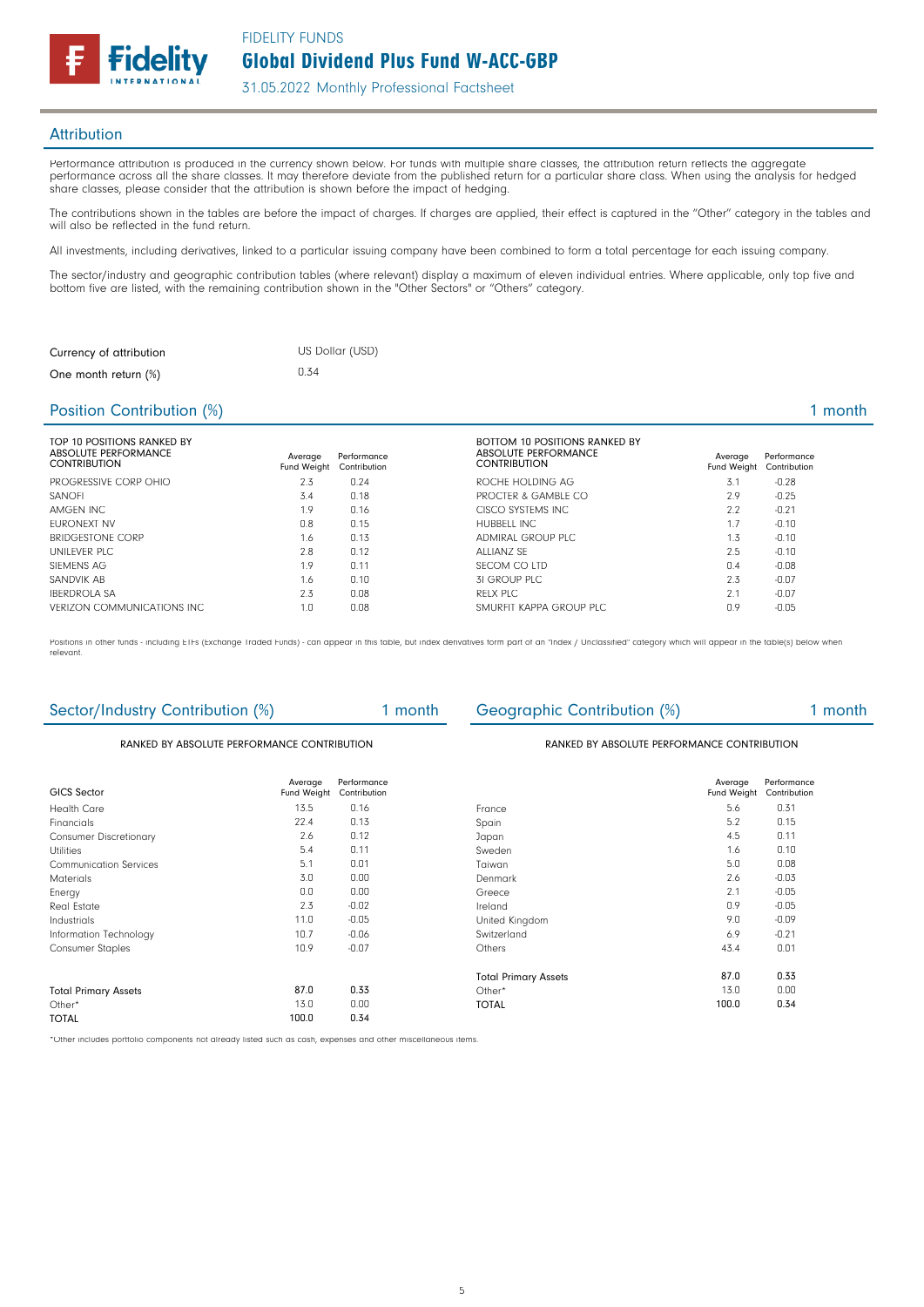### Glossary / additional notes

**Fidelity** 

#### Volatility & Risk

**Annualised volatility:** a measure of how variable returns for a fund or comparative market index have been around their historical average (also known as "standard deviation"). Two funds may<br>produce the same return over a calculation is the standard deviation of 36 monthly returns presented as an annualised number. Volatility for funds and indices are calculated independently of each other

**Relative volatility:** a ratio calculated by comparing the annualised volatility of a fund to the annualised volatility of a comparative market index. A value greater than 1 indicates the fund has been<br>more volatile than t measure of 0.8 would mean the fund has been 20% less volatile than the index.

**Sharpe ratio:** a measure of a fund's risk-adjusted performance, taking into account the return on a risk-free investment. The ratio allows an investor to assess whether the fund is generating adequate<br>returns for the leve calculated by subtracting the risk-free return (such as cash) in the relevant currency from the fund's return, then dividing the result by the fund's volatility. It is calculated using annualised numbers.

Annualised alpha: the difference between a fund's expected return (based on its beta) and the fund's actual return. A fund with a positive alpha has delivered more return than would be expected given its beta

**Beta:** a measure of a fund's sensitivity to market movements (as represented by a market index). The beta of the market is 1.00 by definition. A beta of 1.10 shows that the fund could be expected to<br>perform 10% better tha perform 15% worse than the market return during up markets and 15% better during down markets.

**Annualised tracking error:** a measure showing how closely a tund tollows the index to which it is being compared. It is the standard deviation of the fund's excess returns. The higher the fund's<br>tracking error, the higher

**Information ratio:** a measure ot a tund's eftectiveness in generating excess return for the level of risk taken. An information ratio of U.5 shows the fund has delivered an annualised excess return<br>equivalent to half the

Rº: a measure representing the degree to which a fund's return can be explained by the returns of a comparative market index. A value of 1 signifies the fund and index are perfectly correlated. A<br>measure of 0.5 means only correlation between fund and index).

**Ongoing charges**<br>The ongoing charges figure represents the charges taken from the fund over a year. It is calculated at the fund's financial year end and may vary from year to year. For classes of funds with fixed The ongoing charges figure represents the charges taken from the fund over a year. It is calculated at the fund's financial year end and may vary from year to year. For classes of funds with fixed groups, this monoing char

undertaking. For more information about charges (including details of the fund's financial year end), please consult the charges section in the most recent Prospectus.

#### Historic yield

The historic yield for a fund is based on its dividends declared over the preceding 12 months. It is calculated by summing the dividend rates declared in that period, divided by the price as at the<br>date of publication. Dec

#### Sector/industry classification

**GICS:** The Global Industry Classification Standard is a taxonomy mainly used across MSCI and S&P indices in which each company is assigned by its principal business activity to one of 11 sectors, 24<br>industry groups, 69 in

**ICB:** The Industry Classitication Benchmark is a taxonomy mainly used across FTSE Russell indices in which each company is assigned by its principal business activity to one of 11 industries, 20<br>supersectors, 45 sectors a

TOPIX: Tokyo stock Price Index, commonly known as TOPIX, is a stock market index for the Tokyo Stock Exchange (TSE) in Japan, tracking all domestic companies of the exchange's First Section. It is calculated and published by the TSE.

**IPD** means the Investment Property Databank who are a provider of performance analysis and benchmarking services for investors in real estate. IPD UK Pooled Property Funds Index - All Balanced<br>Funds is a component of the

#### Independent Assessment

**Scope Fund Rating:** The rating measures how well a fund has balanced risk and reward relative to its peers. The rating is based solely on performance for funds with a five year track record. Funds<br>with a shorter history a  $and E = poor$ 

**Morningstar Star Rating for Funds:** The rating measures how well a tund has balanced risk and reward relative to its peers. Star ratings are strictly based on past performance and Morningstar<br>suggests investors use them t

**Primary share class:** is identified by Morningstar when the analysis calls for only one share class per fund to be in the peer group. It is the share class Morningstar recommends as the best proxy for the best proxy for c for the fund will have its own primary share class.

Portfolio Turnover Rate (PTR) and Portfolio Turnover Cost (PTC), where shown: SRDII does not define a methodology for these values; ours is as follows: PTR = (purchases of securities + sales of securities) minus (subscriptions ot units + redemptions ot units), divided by average tund value over the prior 12 months multiplied by 100. Any tunds' trading in Fidelity Institutional Liquidity Funds is<br>excluded from the minus implicit costs.